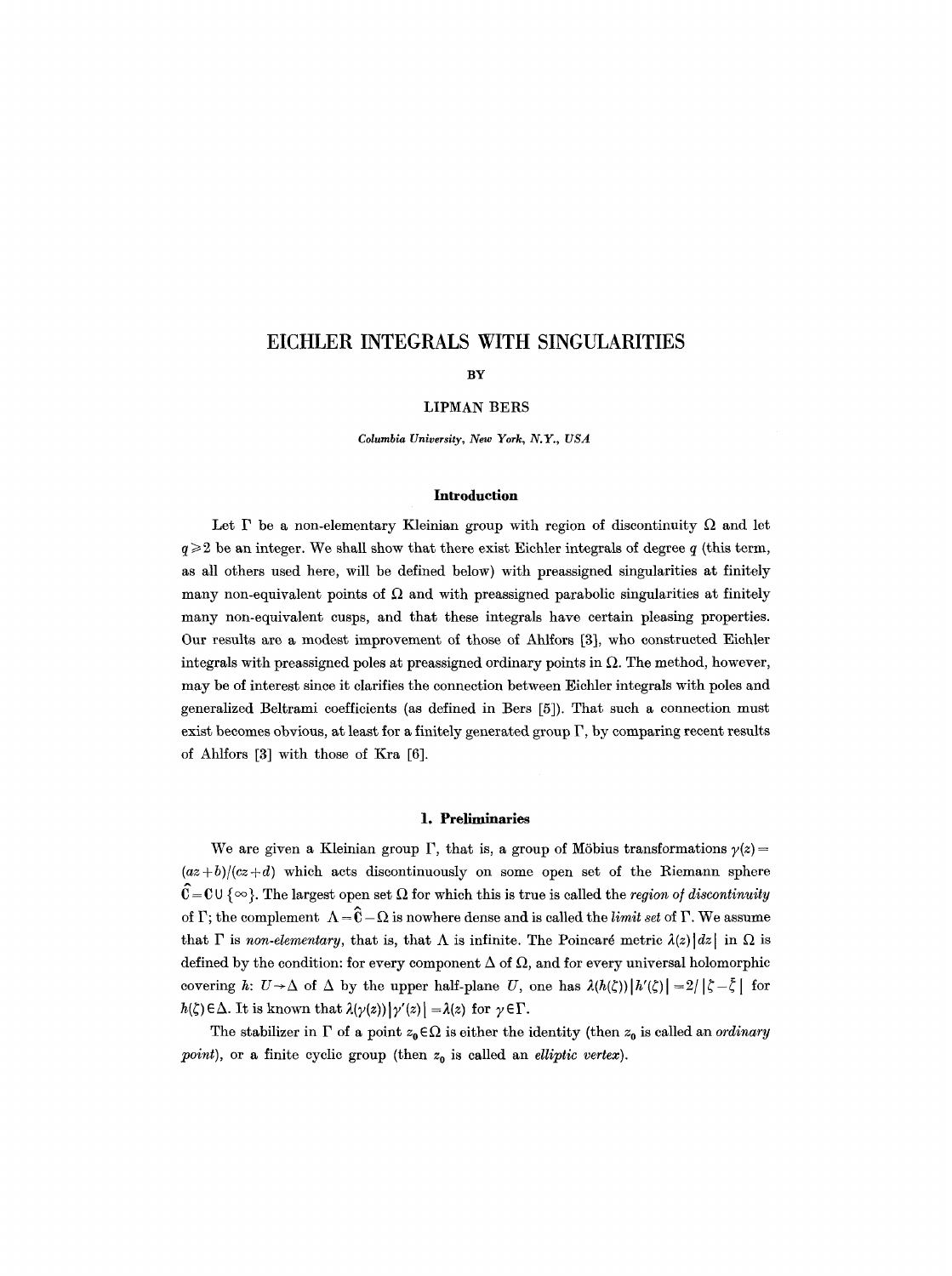A cusp for  $\Gamma$  is a set  $C \subset \Omega$  with the following properties. The boundary of C consists of 3 circular (or straight) arcs  $\alpha_1$ ,  $\alpha_2$ ,  $\alpha_3$  and there is a parabolic element  $\gamma_0 \in \Gamma$  which maps  $\alpha_1$  onto  $\alpha_2$  and generates the stabilizer of the intersection point  $z_0$  of  $\alpha_1$  and  $\alpha_2$  (this point is called the *vertex* of the cusp). Also, C consists of all points in one of the components of  $C - {\alpha_1 \cup \alpha_2 \cup \alpha_3}$  and of all inner points of the arcs  $\alpha_1$  and  $\alpha_2$ , and no two interior points in C are equivalent under  $\Gamma$ . It follows that the image of C under the canonical projection  $\Omega \rightarrow \Omega/\Gamma$  is conformal to a punctured disc. Two cusps,  $C_1$  and  $C_2$ , are called *equivalent* if there is a cusp  $C_3$  such that the image of  $C_3$  under the canonical projection is contained in the intersection of the images of  $C_1$  and  $C_2$ .

Note that a fixed point of a parabolic element of  $\Gamma$  need not be the vertex of a cusp, and can be the vertex of at most two non-equivalent cusps.

Let  $q \ge 2$  be an integer chosen once and for all. If  $f(z)$  is a function defined on a set  $\Sigma \subset \mathbb{C}$  and  $\alpha$  a Möbius transformation, one defines:  $(f\alpha)(z)=f(\alpha(z))\alpha'(z)^{1-q}$ , for  $z \in \alpha^{-1}(\Sigma)$ . Let  $\Pi$  denote the vector space of polynomials of degree at most  $2q-2$ ; if  $p \in \Pi$  then  $p \alpha \in \Pi$ . *A cocycle* (on  $\Gamma$  with coefficients in  $\Pi$ ) is a mapping  $\chi: \Gamma \to \Pi$  such that (writing  $\chi_{\alpha}$  for the image of  $\alpha$  under  $\chi$ ) we have  $\chi_{\alpha \circ \beta} = \chi_{\alpha} \beta + \chi_{\beta}$ . A cocycle  $\chi$  is a *coboundary* if there is a fixed  $p \in \Pi$  with  $\chi_{\gamma} = p\gamma - p$  for all  $\gamma \in \Gamma$ . A cocyle  $\chi$  is called *parabolic* (or  $\Omega$ -parabolic) if for every parabolic subgroup  $\Gamma_D$  of  $\Gamma$  belonging to a cusp,  $\chi | \Gamma_D$  is a coboundary. We call  $\chi$  *strongly parabolic* if the same is true for all parabolic subgroups of F.

A function f defined on a  $\Gamma$  invariant set  $\Sigma$  will be called an *automorphic integral* if for every  $\gamma \in G$  there is a  $\chi_{\gamma} \in \Pi$  such that  $f\gamma - f = \chi_{\gamma} \Sigma$ . If so,  $\chi$  is a cocycle, we call it the *period* of *f*. We shall be concerned with two types of automorphic integrals: potentials of Beltrami coefficients and Eichler integrals.

#### **2. Automorphic forms, potentials, Eichler integrals**

A function  $\varphi(z)$  defined and holomorphic in  $\Omega$ , except perhaps for isolated singularities, is called an *automorphic form* (of weight  $-2q$ ) if  $\varphi(\gamma(z))\gamma'(z)^q = \varphi(z)$  for all  $\gamma \in \Gamma$ . If  $|\lambda^{-q} \varphi|$ is bounded,  $\varphi$  is called a *bounded form*; in this case  $\varphi$  has no singularities. If  $|\lambda^{2-q}\varphi|$  is integrable over a fundamental domain of  $\Gamma$ , then  $\varphi$  is called *integrable*; in this case  $\varphi$  has no singularities except, perhaps, simple poles.

An automorphic form  $\varphi$  is said to satisfy the *cusp condition* in a cusp  $C$  if  $\varphi$  | C approaches 0 as z approaches the vertex of  $C$ . A bounded form always satisfies this condition. So does an integrable one, provided that it has only finitely many poles in C.

We shall often use a distinguished automorphic form, defined as follows. Let  $A_1$ , ...  $A_{2q-1}$  be distinct points in  $\widehat{\mathbb{C}}$ ,  $z \in \mathbb{C}$  a point such that  $z \neq A_j$ . Set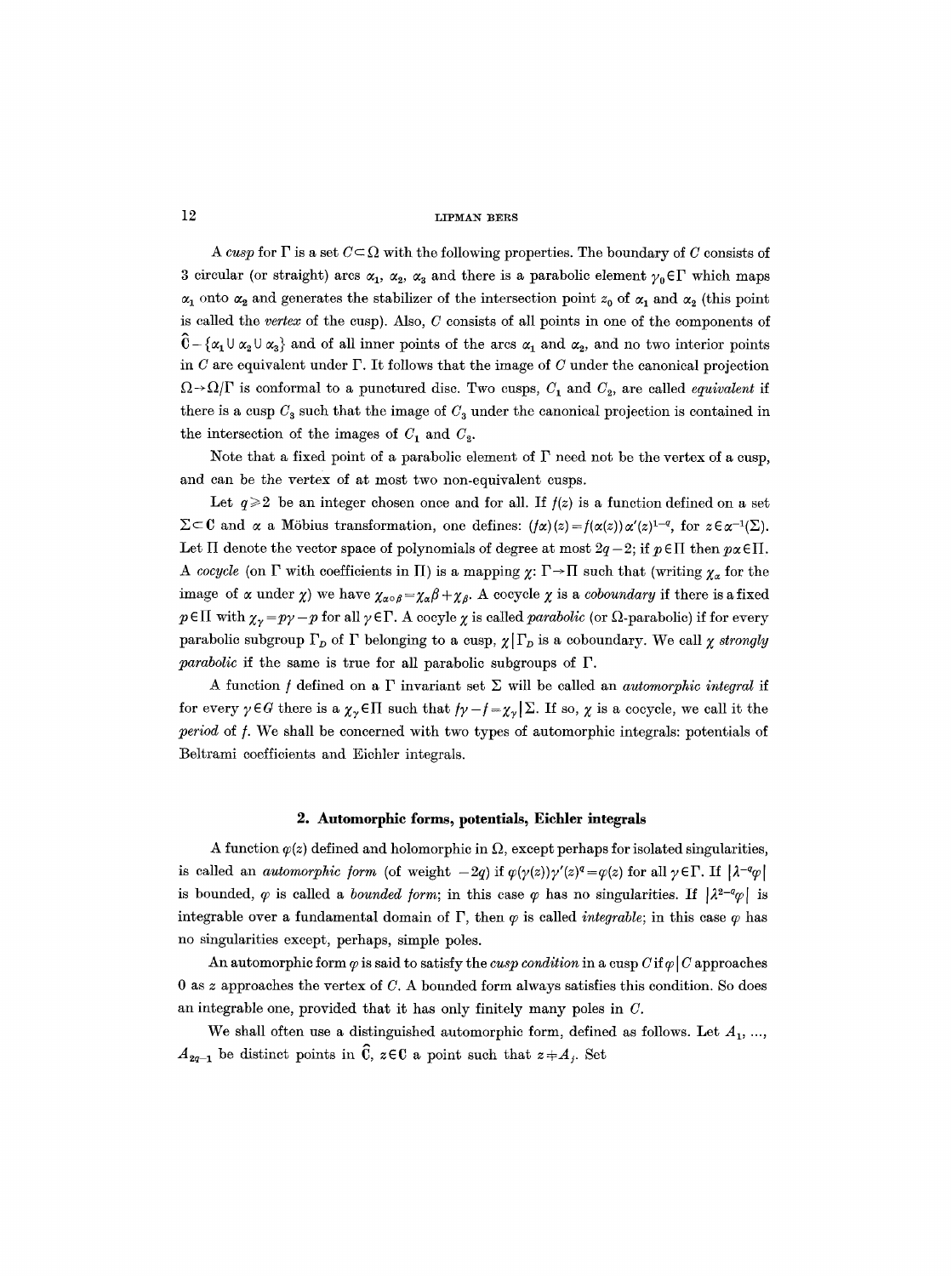$$
f_{A_1}, \ldots, f_{a_2-1}(z, \zeta) = f(z, \zeta) = \frac{1}{2\pi i} \sum_{\gamma \in \Gamma} \prod_{j=1}^{2i-1} \frac{z - A_j}{\gamma(\zeta) - A_j} \frac{\gamma'(\zeta)^q}{\gamma(\zeta) - z}
$$

(where we agree, *once and for all*, to omit any term of the form  $z = \infty$  or  $\gamma(\zeta) = \infty$ ). This Poincaré series converges because (in view of the inequalities on  $\lambda$  stated, for instance in Ahlfors [1])

$$
\iint_{\Omega} \frac{\lambda(\zeta)^{2-q} \, |d\zeta \wedge d\overline{\zeta}|}{\left|(\zeta - A_1) \ldots (\zeta - A_{2q-1}) \, (\zeta - z)\right|} < \infty.
$$

For a fixed z,  $f(z, \zeta)$  is an integrable automorphic form. Its simple poles are the points  $\gamma(A_i)$  and  $\gamma(z)$ ,  $\gamma \in \Gamma$ , located in  $\Omega$ .

A measurable function  $\mu(z)$ ,  $z \in \Omega$ , is called a *(generalized) Beltrami coefficient (of order q)* if  $\mu(\gamma(z))\gamma'(z)^{1-q}\gamma'(z) = \mu(z)$  for all  $\gamma \in \Gamma$  and  $\lambda^{q-2}\mu$  is bounded. For instance, if y is a bounded automorphic form,  $\lambda^{2-2q}\bar{\psi}$  is a Beltrami coefficient.

If  $\mu$  is a Beltrami coefficient and  $\varphi$  an integrable automorphic form, then  $\varphi(z)\mu(z)dxdy$ is invariant under  $\Gamma$ , so that one may define

$$
\big<\varphi,\mu\big>=\iint_{\Omega/\Gamma}\varphi(z)\,\mu(z)\,dz\wedge d\bar{z}.
$$

For a fixed  $\mu$ , this is a continuous linear functional on integrable automorphic forms (with respect to the  $L_1$  norm of  $\left|\frac{\lambda^{2-q}}{q}\right|$  over a fundamental domain), and every such functional can be so represented. Two Beltrami coefficients,  $\mu$  and  $\nu$ , are called *equivalent* if  $\langle \varphi, \mu \rangle =$  $\langle \varphi, \nu \rangle$  for every integrable holomorphic automorphic form  $\varphi$  (not necessarily for integrable forms with poles). It is known ([5], [7]) that every Beltrami coefficient is equivalent to a unique Beltrami coefficient of the form  $\lambda^{2-2q}\bar{\psi}$  where  $\psi$  is a bounded automorphic form.

We recall that  $i\langle \varphi, \lambda^{2-2q}\bar{\psi}\rangle/2 = (\varphi,\psi)$  is the familiar Petersson *scalar product*.

Let  $\mu$  be a (generalized) Beltrami coefficient. A *potential F* of  $\mu$  is a continuous function  $F(z)$ ,  $z \in \mathbb{C}$ , such that  $F(z) = O(|z|^{2q-2})$ ,  $z \to \infty$ , and  $\overline{\partial} F = \partial F/\partial \overline{z}$ , in the sense of distribution theory, is a measurable function such that  $\bar{\partial}F/\Omega=\mu$  and  $\bar{\partial}F/\Lambda=0$  a.e. If  $F_1$  and  $F_2$  are potentials of  $\mu$ , then  $F_1-F_2\in\Pi$ . If F is a potential of  $\mu$ , so is  $F+p$ ,  $p\in\Pi$ . If  $\gamma \in \Gamma$ , one computes easily that  $\bar{\partial}(F\gamma - F) = 0$ , so that  $F\gamma - F \in \Pi$ . Thus F is an automorphic integral. The cohomology class of the period of  $F$  depends only on  $\mu$ .

The existence of potentials has been established in [5]. We shall recall this construction and make it more precise: the function

$$
F(z)=\langle f(z,\,\cdot\,),\,\mu\rangle
$$

is a potential of  $\mu$  which vanishes at all finite points  $A_j$  and is  $o(|z|^{2q-2})$ ,  $z\rightarrow\infty$ , if one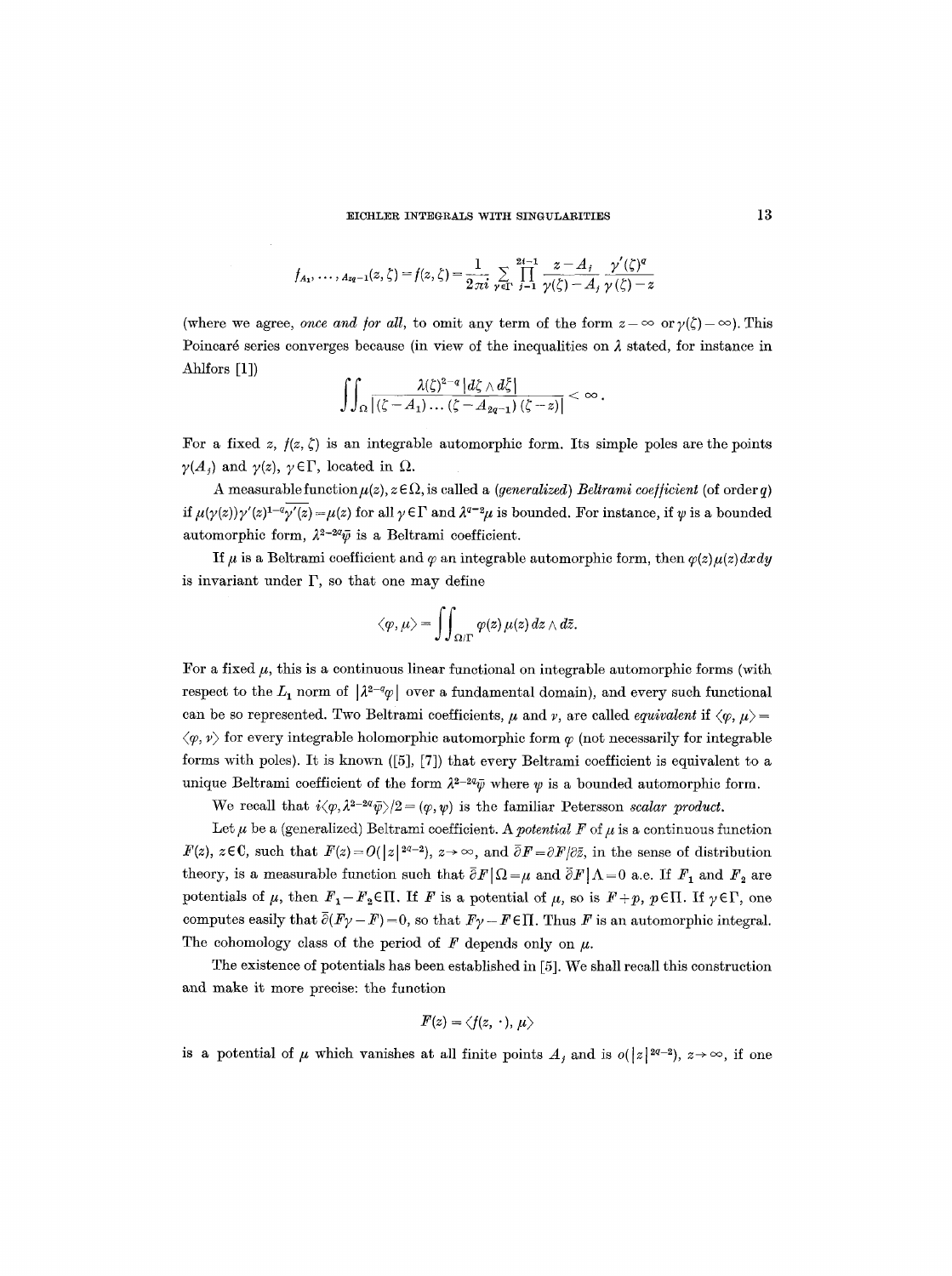$A_i = \infty$ . By abuse of language we shall say, in this latter case, that "the potential F vanishes" at  $\infty$ ". A simple calculation shows that one also has

$$
F(z) = \frac{1}{2\pi i} \iint_{\Omega} \prod_{j=1}^{2q-1} \frac{z-A_j}{\zeta-A_j} \frac{\mu(\zeta)}{\zeta-z} d\zeta \wedge d\bar{\zeta}.
$$

If all  $A_j$  lie in  $\Lambda$ , then, for  $z \in \Lambda$ ,  $f(z, \zeta)$  is holomorphic for  $\zeta \in \Omega$ . In this case the period of F depends only on the equivalence class of  $\mu$ . The same is therefore true for the cohomology class of the period of *F,* in all cases.

An *Eichler integral* (of degree q) for  $\Gamma$  is an automorphic integral  $E(z)$ , which is holomorphic in  $\Omega$ , except for isolated singularities. If E is an Eichler integral, so is  $E + p$ , p  $\epsilon$ II. We have that  $\partial^{2q-1}(E_{\gamma}-E) = 0$  for  $\gamma \in \Gamma$ , where  $\partial = d/dz$ . Since  $\partial^{2q-1}E_{\gamma} = (\partial^q E_{\gamma})(\gamma')^q$ (Bols' identity, cf. [2]) one concludes that  $\partial^{2q-1}E$  is an automorphic form. E is called regular in a cusp C if  $\partial^{2q-1}E$  satisfies the cusp condition in C. E is called *parabolic*, or *strongly parabolic,* if its period is.

## **3. Principal parts**

In order to describe the possible singularities of Eichler integrals, we introduce the following terminology. Let  $z_0$  be either a point in  $\Omega$  (case 1) or the vertex of a cusp C (case 2), and let  $\gamma_0$  be a generator of the stabilizer of  $z_0$  in  $\Gamma$ ;  $\gamma_0 = id$  if  $z_0 \in \Omega$  is not an elliptic vertex. Let  $D \subseteq \Omega$  be an open set such that  $\gamma_0(D) = D$ , and either  $\{z_0\} \cup D$  is a disc or half plane (in case 1) or D is a disc or half plane and  $D \cap C$  is a cusp (in case 2). Let h be a holomorphic function defined in D such that there is a polynomial  $p \in \Pi$  with  $h\gamma_0 - h = p/D$ . Then we say that the pair  $(D, h)$  represents the *principal part* of an Eichler integral at  $z_0$ (in case 1) or at C (in case 2). Two representatives,  $(D_1, h_1)$  and  $(D_2, h_2)$  are called equivalent (at  $z_0$  or at C) if, setting  $D = D_1 \cap D_2$ , one has: in case 1, that  $h_1 | D - h_2 | D$  has a removable singularity at  $z_0$ , or, in case 2, that  $\partial^{2q-1}h_1|D \cap C-\partial^{2q-1}h_2|D \cap C$  approaches 0 at  $z_0$ . A principal part H (at  $z_0$  or at C) is the equivalence class of representatives. A principal part H at C is called *parabolic* if it contains a pair  $(D, h)$  with  $h\gamma_0 = h$ .

Let E be an Eichler integral. If  $z_0 \in \Omega$ , let  $D_0$  be a sufficiently small disc containing  $z_0$ , with  $\gamma(D_0)=D_0$  for  $\gamma \in \Gamma$ ,  $\gamma(z_0)=z_0$ , and set  $D=D_0-\{z_0\}$ . Then  $(D, E|D)$  represents a principal part, called the principal part of E, at  $z_0$ . If C is a cusp with vertex  $z_0$ , let D be a disc containing  $z_0$  on its boundary, such that  $\gamma(D)=D$  for  $\gamma \in \Gamma$ ,  $\gamma(z_0)=z_0$ , and such that  $D \cap C$  is a cusp. Then  $(D, E | D)$  represents a principal part, called the principal part of E, at C. If E is parabolic, the principal part H represented by  $(D, E | D)$  is also parabolic, since it can be represented by  $(D, E | D-p | D)$  where  $p \in \Pi$  is chosen so that  $E \gamma - E = p\gamma - p$ for  $\gamma$  in the stabilizer of  $z_0$  in  $\Gamma$ .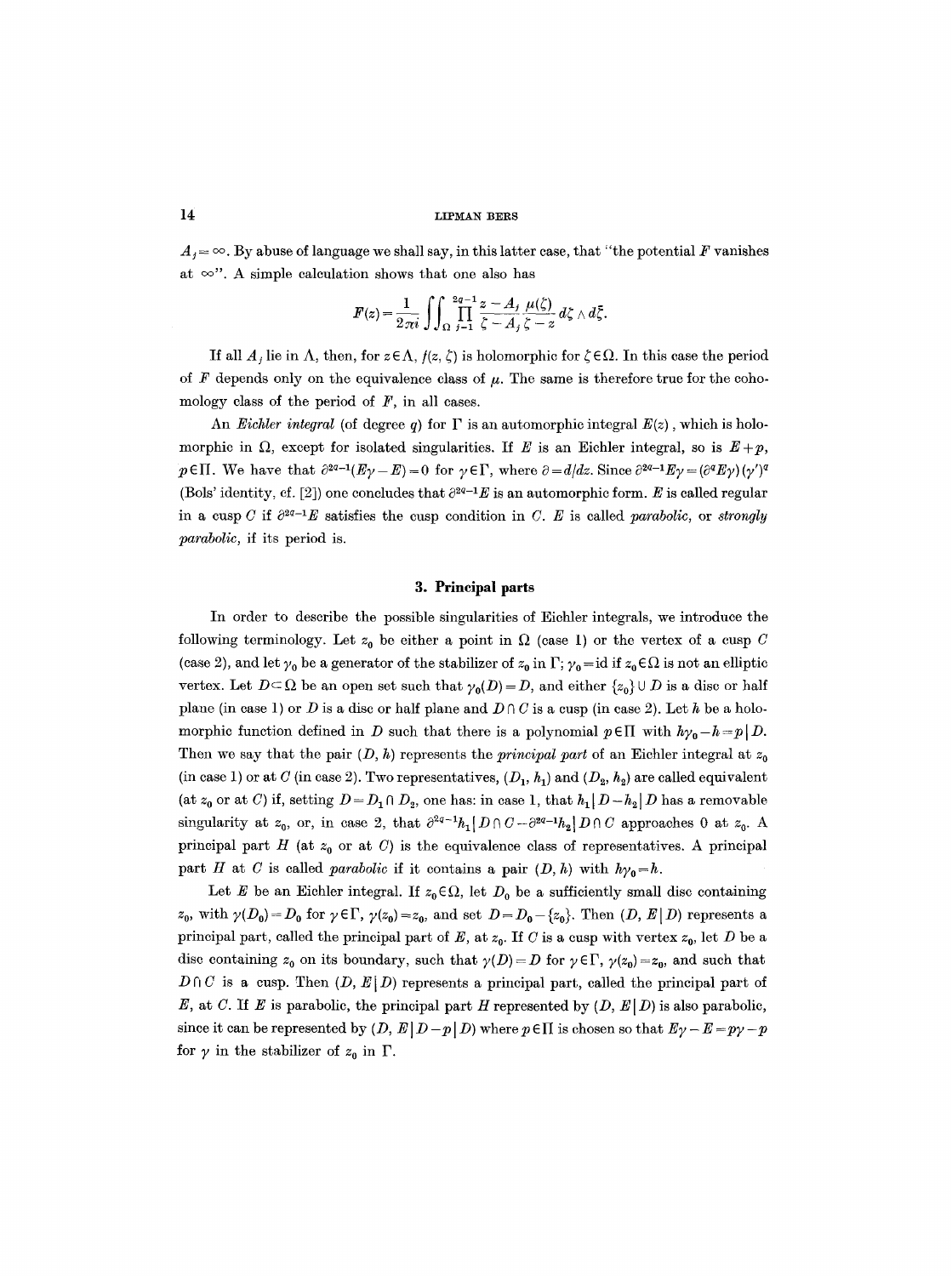Let H be a principal part at  $z_0 \in \Omega$ . We associate with it a *linear functional l* on the space of automorphic forms  $\varphi$  which are regular at  $z_0$ . The definition reads:

$$
l(\varphi) = \frac{1}{m} \int_{\sigma} \varphi(z) \, h(z) \, dz
$$

where m is the order of the stabilizer of  $z_0$  in  $\Gamma$ ,  $(D, h)$  is a representative of H chosen so that  $\varphi(z)$  is holomorphic for  $z \in \{z_0\} \cup D$ , and  $\sigma$  is a simple closed curve in D with winding number 1 with respect to  $z_0$ .

The restriction of  $l$  to the Banach space of holomorphic integrable automorphic forms  $\varphi$  is *continuous.* Indeed, for such  $\varphi$  one can compute  $l(\varphi)$  using a fixed representative  $(D, h)$ of H and a fixed smooth curve  $\sigma$ . One may also assume that there is an open set G with compact closure, and m fundamental regions of  $\Gamma$ ,  $w_1$ ,  $w_2$ , ...,  $w_m$ , such that

$$
\sigma \subseteq G \subseteq (w_1 \cup w_2 \cup \ldots \cup w_m).
$$

Let M denote the maximum of  $|h(z)|$  for  $z \in \sigma$ , k the length of  $\sigma$ , r the distance from  $\sigma$  to the boundary of G, c a (positive) lower bound for  $\lambda(z)$  in G, and  $\|\varphi\|$  the norm of  $\varphi$  in the Banach space considered. We have

$$
\begin{split} \left|l(\varphi)\right|&\leqslant \frac{M}{m}\int_{\sigma}\left|\varphi(z)\right|\left|dz\right|\leqslant \frac{M}{m}\int_{\sigma}\left\{\frac{1}{\pi r^2}\int\int_{\left|z-\zeta\right|
$$

as asserted.

Now let H be a parabolic principal part at a cusp C with vertex  $z_0$ . We associate with it a linear functional  $l$  on the space of automorphic forms  $\varphi$  which satisfy the cusp condition in C. The definition reads:

$$
l(\varphi) = \int_{\sigma} \varphi(z) h(z) dz
$$

where  $(D, h)$  is a representative of H chosen so that  $\varphi(z)$  is holomorphic for  $z \in D$ , and  $h\gamma_0 = h$ where  $\gamma_0$  is a generator of the stabilizer of  $z_0$ , and  $\sigma$  is a curve in D leading from a point  $z_1 \in D$ to the point  $\gamma_0(z_1)$ . (The reader will easily verify that this definition is legitimate.)

The restriction of  $l$  to the Banach space of holomorphic integrable form is continuous. This can be proved by an argument similar to the one given above.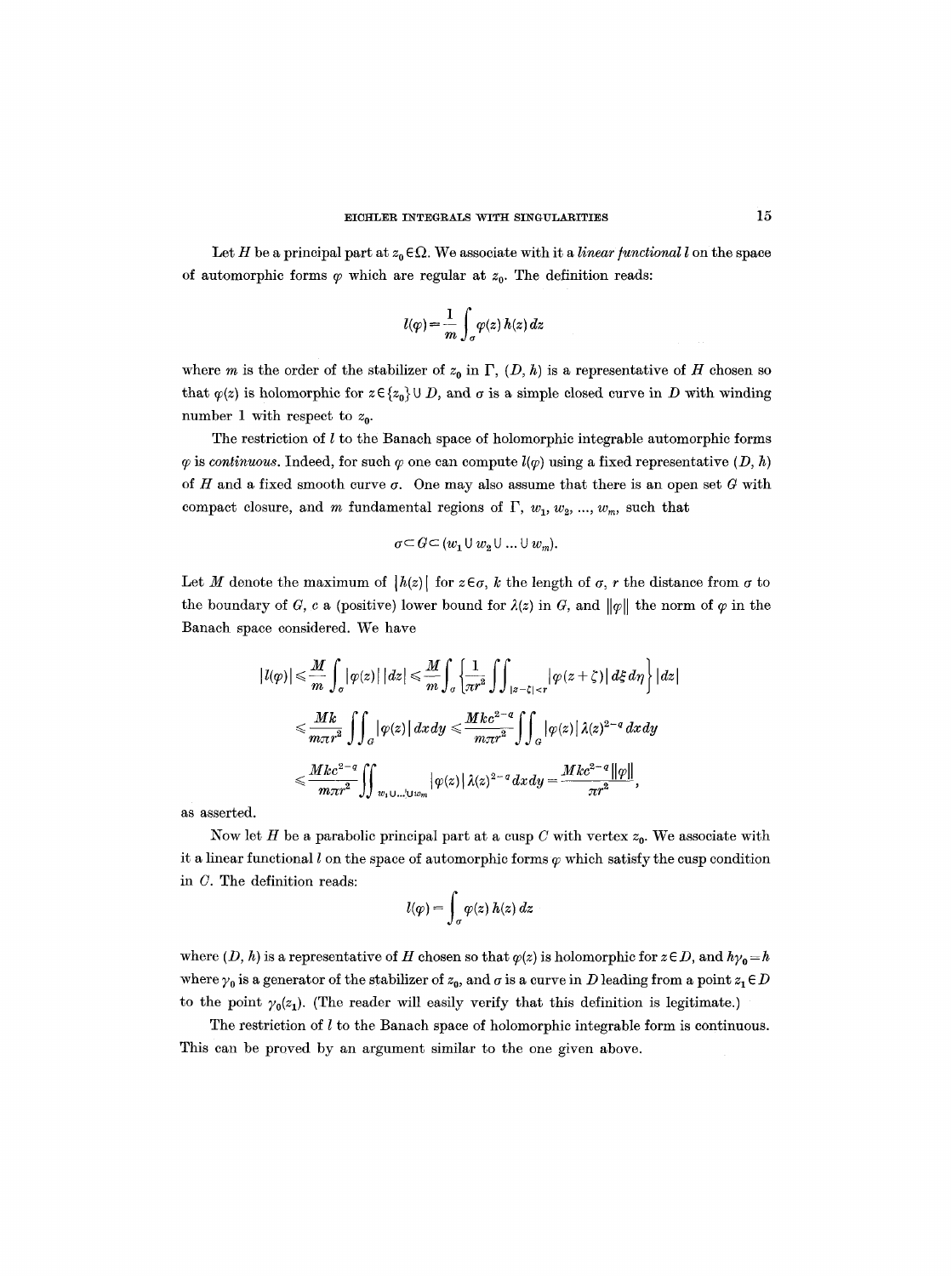Now let there be given a system  $\mathcal{H} = \{H_1, H_2, ..., H_r\}$  of finitely many principal parts at non-equivalent points  $z_1, ..., z_n$  of  $\Omega$  and at non-equivalent cusps  $C_{n+1}, C_{n+2}, ..., C_r$ . If E is an Eichler integral which is regular at all points of  $\Omega$  non-equivalent to 1, ...,  $z_n$ , and at all cusps non-equivalent to  $C_{n+1}, ..., C_n$ , and if  $H_j$  is the principal part of E at  $z_j$ , for  $j=1, ..., n$ , and at  $C_j$  for  $j=n+1, ..., r$ , then we call  $\mathcal H$  a *complete system* of principal parts of E.

If all principal parts at cusps are parabolic, we associate with  $\mathcal{H}$  a *linear functional l* on the space of automorphic forms  $\varphi$  which are regular at  $z_1, ..., z_n$  and satisfy the cusp condition in  $C_{n+1}$ , ...,  $C_r$ . The definition reads:  $l(\varphi) = l_1(\varphi) + ... + l_r(\varphi)$  where  $l_j$  is the linear functional associated with  $H_i$ . The restriction of l to the Banach space of holomorphic integrable automorphic forms is, of course, continuous. For such a  $\varphi$  one has, therefore,  $l(\varphi) = \langle \varphi, \lambda^{2-2q}\bar{\psi} \rangle$  where  $\psi$  is a uniquely determined bounded automorphic form. We call it the *form associated with*  $\boldsymbol{\mathcal{H}}$ .

## **4. Statement of the theorem**

We can now state our result.

THEOREM. Let  $\mathcal{H}$  be a given finite system of principal parts, at non-equivalent points and cusps. Let all parts defined at cusps be parabolic. Let l be the linear functional associated *to*  $H$ *, and*  $\psi$  *the associated bounded automorphic form. Also, let*  $A_1$ *, ...,*  $A_{2q-1}$  *be 2q-1 distinct* points in  $\Lambda$ ,  $f_{A_1,\dots, A_{2q-1}}(z, \zeta) = f(z, \zeta)$  the corresponding automorphic form, F the potential of  $\lambda^{2-2q}\bar{\psi}$  which vanishes at  $A_1, ..., A_{2q-1}$ , and set, for  $z \in \Omega$ , z not equivalent to a point occurring in *74,* 

$$
E(z) = -l(f(z, \cdot).
$$

*Then E is a strongly parabolic Eichler integral, with*  $\mathcal{H}$  *as a complete system of principal parts.* The period of E is that of F, and if  $\Delta$  is a component of  $\Omega$  such that E is regular at all points *and cusps in*  $\Delta$ , *then*  $E|\Delta = F|\Delta$ .

#### **5. A counter example**

The following example shows that the parabolicity condition in the theorem is *essential.* 

Let  $\Gamma$  be the principal congruence subgroup modulo 2 of the elliptic modular group; it consists of all mappings  $\gamma(z) = (az + b)/(cz + d)$  with a, b, c,  $d \in \mathbb{Z}$ ,  $ad - bc = 1$ , b and c even. This is a free group on two generators, so that there are  $2(2q-1)$  linearly indeneddent cocycles,  $2q-1$  of which are coboundaries. The limit set of  $\Gamma$  is  $R \cup \{\infty\}$  and, as is well known, there are  $2q - 4$  linearly independent bounded automorphic forms. Therefore there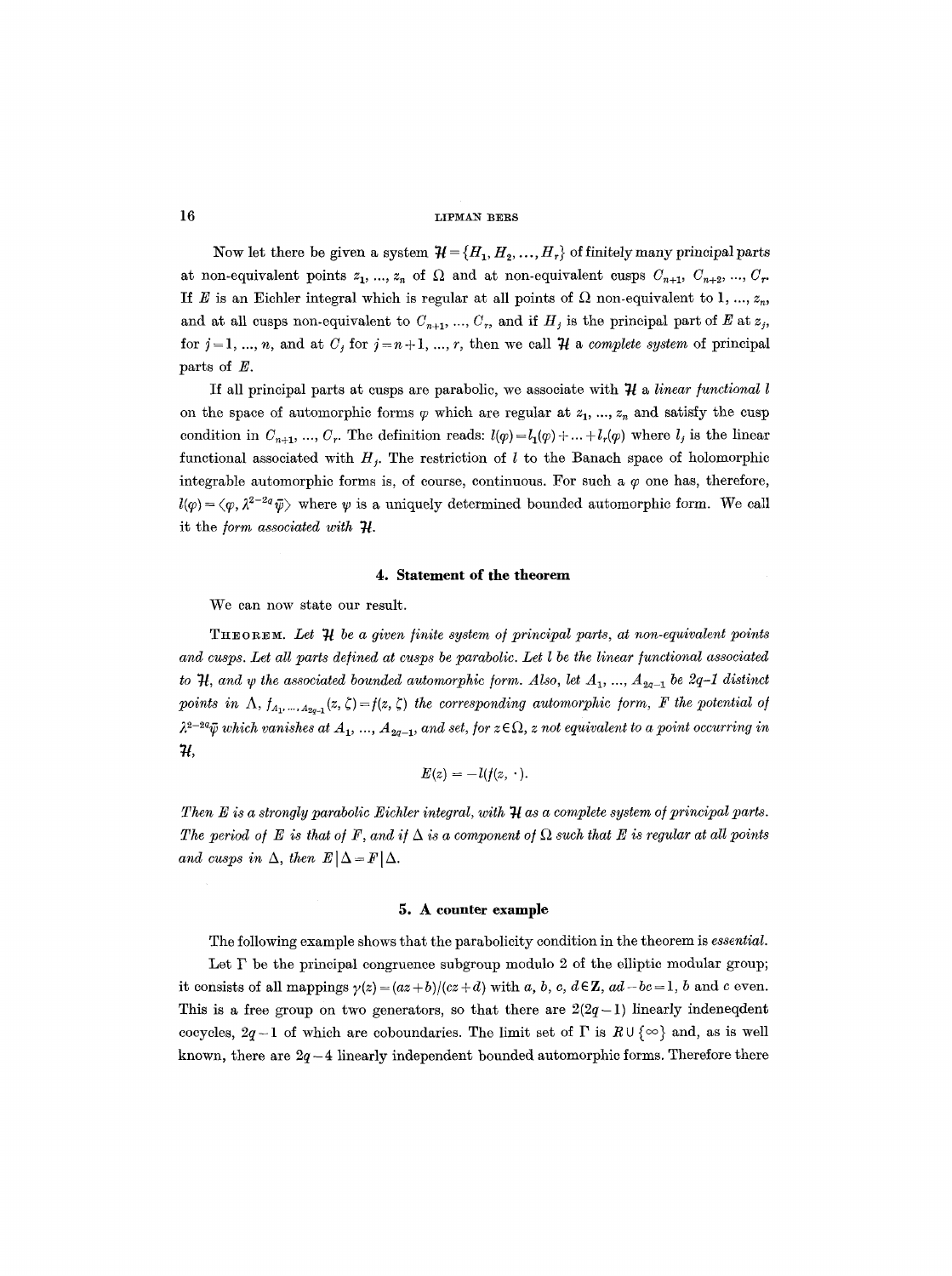are  $2q-4$  strongly parabolic cocycles no linear combination of which is a coboundary (cf. for instance, Bers [5]). Thus there can be at most 3 linearly independent non-parabolic eoeyeles, modulo parabolic ones.

On the other hand, there are 6 non-equivalent cusps (2 at  $z = \infty$ , 2 at  $z = 1$ , and 2 at  $z = 2$ ). If one could prescribe arbitrarily non-parabolic principal parts of an Eichler integral, the codimension of the parabolic eocycles in the space of all eoeyles would be at least 6.

## **6. COnjugation**

It is useful to state explicitly how the objects which we study behave under conjugation.

Let  $\alpha$  be a Möbius transformation and set  $\hat{\Gamma} = \alpha^{-1} \hat{\Gamma} \alpha$ . Then  $\hat{\Gamma}$  is a Kleinian group with region of discontinuity  $\alpha^{-1}(\Omega)$  and limit set  $\alpha^{-1}(\Lambda)$ .

If  $\varphi$  is an automorphic form for  $\Gamma$ , we define  $\varphi(\zeta)=\varphi(\alpha(\zeta))\alpha'(\zeta)^q$ . Then  $\hat{\varphi}$  is an automorphic form for  $\Gamma$ . If  $\varphi$  is bounded, so is  $\hat{\varphi}$ , with the same bound. If  $\varphi$  is integrable, so is  $\phi$ , with the same norm. If  $\varphi$  is regular at  $z_0$ ,  $\phi$  is regular at  $\alpha^{-1}(z_0)$ . If  $\varphi$  satisfies the cusp condition in C,  $\phi$  satisfies the cusp condition in  $\alpha^{-1}(C)$ . Also, if  $\psi$  is an automorphic form for  $\Gamma$ , and  $\hat{\psi}$  the corresponding form for  $\hat{\Gamma}$ , then  $(\varphi, \psi) = (\hat{\varphi}, \hat{\psi})$  whenever one of the scalar products exists. If  $\varphi(\zeta) = f_{A_1,..., A_{2q-1}}(z, \zeta)$ , then  $\hat{\varphi}(\zeta) = \hat{f}_{A_1,..., A_{2q-1}}(\hat{z}, \zeta)$  where  $\hat{f}$  is the Poincaré series for the group  $\widehat{\Gamma}$ ,  $\widehat{A}_i = \alpha^{-1}(A_i)$  and  $\widehat{z} = \alpha^{-1}(z)$ .

If  $\mu$  is a (generalized) Beltrami coefficient for  $\Gamma$ , set  $\hat{\mu}(\zeta) = \mu(\alpha(\zeta)) \alpha'(\zeta)^{1-q} \alpha'(\zeta)$ . Then  $\hat{\mu}$  is a Beltrami coefficient for  $\Gamma$ , and  $\langle \varphi, \mu \rangle = \langle \hat{\varphi}, \hat{\mu} \rangle$  for every integrable automorphic form  $\varphi$ . If F is a potential of  $\mu$ ,  $\hat{F} = F\alpha$  is a potential of  $\hat{\mu}$ . If F vanishes at  $A_i$ ,  $\hat{F}$  vanishes at  $\hat{A}_i$ .

If E is an Eichler integral for  $\Gamma$ ,  $\hat{E} = E\alpha$  is one for  $\hat{\Gamma}$ . If H is a principal part for  $\Gamma$ , at a point  $z_0$  or at a cusp C, defined by  $(D, h)$ , then the pair  $(\alpha^{-1}(D), h\alpha)$ , defines a principal part  $\hat{H}$  for  $\hat{\Gamma}$ , at  $\alpha^{-1}(z_0)$  or at  $\alpha^{-1}(C)$ . If H is parabolic, so is  $\hat{H}$ . If H is a principal part of E, then  $\hat{H}$  is one of  $\hat{E}$ .

For every  $\gamma \in \Gamma$ , set  $\hat{\gamma} = \alpha^{-1} \circ \gamma \circ \alpha$ . If  $\chi$  is a cocycle on  $\Gamma$ , set  $\hat{\chi}$  =  $\chi_{\nu} \alpha$ . Then  $\hat{\chi}$  is a cocycle on  $\hat{\Gamma}$ . If  $\chi$  is a coboundary, or parabolic, or strongly parabolic, so is  $\hat{\chi}$ . If  $\chi$  is the period of F, or of E, then  $\hat{\chi}$  is the period of  $\hat{F}$ , or of  $\hat{E}$ .

The proofs of all these assertions are trivial.

We use the remarks just made to show that the period of a potential  $F$  of a Beltrami differential is *strongly parabolic,* as observed by Gardiner (unpublished) and Kra [6]. Let  $\gamma_0 \in \Gamma$  be parabolic. We lose no generality in assuming that  $\gamma_0(z) = z + 1$ ; this can be achieved by conjugation. We lose no generality in assuming that  $F$  "vanishes at  $\infty$ ", that is, satisfies  $F(z)=o(|z|^{2a-2}), z\rightarrow\infty;$  this can be achieved by subtracting from F an element of II. 2 -- 712906 *Acta mathematica* 127. Imprim6 le 28 Mai 1971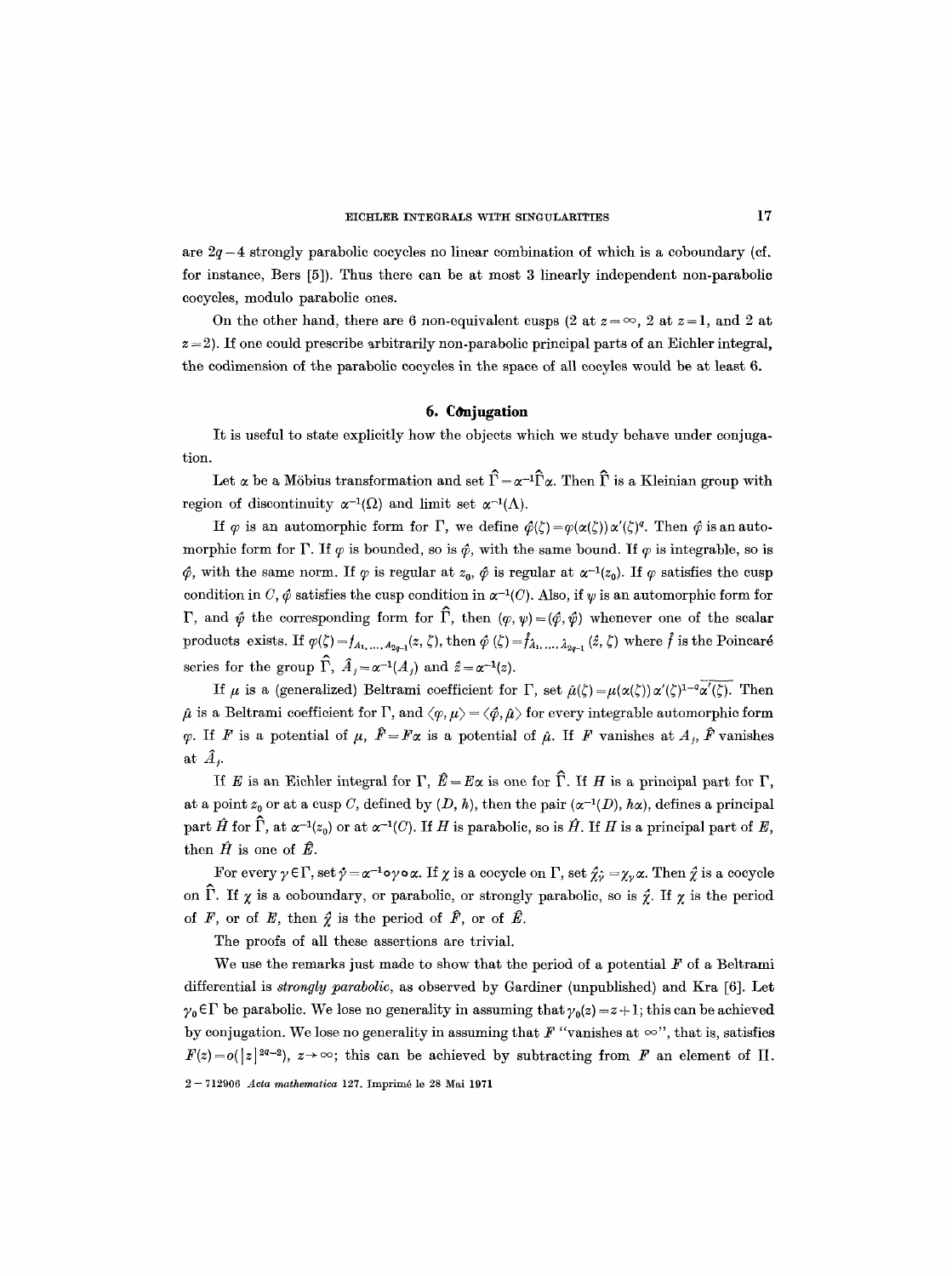Now the polynomial  $F_{\gamma_0}-F$  equals  $F(z+1)-F(z)$ , hence it has degree at most  $2q-3$ , hence it is of the form  $p(z+1)-p(z)$  for some  $p \in \Pi$ . Thus  $F\gamma_0-F=p\gamma_0-p$ , q.e.d.

#### **7. Proof of the theorem**

It is clearly sufficient to prove the theorem for  $r = 1$ , that is, for  $\mathcal{H}$  containing a single principal part $H$ , defined either<sup>at</sup> a point  $z_0 \in \Omega$  (case 1) or at a cusp C with vertex  $z_0$  (case 2). By a conjugation we can achieve that, in case 1,  $z_0 = 0$  and the stabilizer of 0 in  $\Gamma$  is generated by  $\gamma_0(z)=e^{2\pi i/m}z$ , and that, in case 2,  $z_0=\infty$ , the cusp C is the half strip  $0\leq x\leq 1$ ,  $y\geq 0$ , and the stabilizer of  $\infty$  in  $\Gamma$  is generated by  $\gamma_0(z)=z+1$ . In case 1, we may assume that H is defined by  $(D, h)$  where D is the set  $0 < |z| < \varepsilon_0$  and

$$
h(z)=\sum_{n=1}^{\infty}a_nz^{-n}.
$$

The condition  $h\gamma_0-h\in\Pi$  is satisfied trivially if  $m=1$ . For  $m>1$  it becomes  $h\gamma_0=h$ , or

 $a_n=0$  for  $n=-q+1$  (mod m).

We assume also that  $\varepsilon_0$  is so small that the disc  $|z| \leq \varepsilon_0$  does not meet any of its images under elements of  $\Gamma$  distinct from powers of  $\gamma_0$ . In case 2, we may assume that H is defined by  $(D, h)$  where D is a half-plane,  $y > 1/\varepsilon_0 > 0$ , and  $h\gamma_0 = h$ . Thus  $h(z)$  must be periodic with period 1, and we may assume that

$$
h(z) = \sum_{n=1}^{\infty} a_n e^{-2inz}.
$$

For every  $\varepsilon$ ,  $0 \leq \varepsilon \leq \varepsilon_0$ , let  $G_{\varepsilon}$  denote the disc  $|z| \leq \varepsilon$  in case 1, the half-plane  $y>1/\varepsilon$ in case 2, and let  $\partial G_{\varepsilon}$  be the boundary of  $G_{\varepsilon}$ , with the usual orientation. For  $z \in G_{\varepsilon} \cup \partial G_{\varepsilon}$ , set

$$
\theta_{\varepsilon}(z) = \sum_{n=1}^{\infty} a_n \varepsilon^{-2n} \bar{z}^n \quad \text{(in case 1)},
$$
  

$$
\theta_{\varepsilon}(z) = \sum_{n=1}^{\infty} a_n e^{-2n\pi(\bar{z}-2/\varepsilon)} \quad \text{(in case 2)}.
$$

One verifies that

$$
\theta_{\varepsilon}|\partial G_{\varepsilon}=h|\partial G_{\varepsilon}
$$

and that  $\theta_{\varepsilon} \gamma_0 = \theta_{\varepsilon}$ , which implies that

$$
\left.\frac{\partial \theta_{\varepsilon}(t)}{\partial \bar{t}}\right|_{t=\gamma_0(z)} \gamma_0'(z)^{1-q} \overline{\gamma_0'(z)} = \frac{\partial \theta_{\varepsilon}(z)}{\partial \bar{z}}.
$$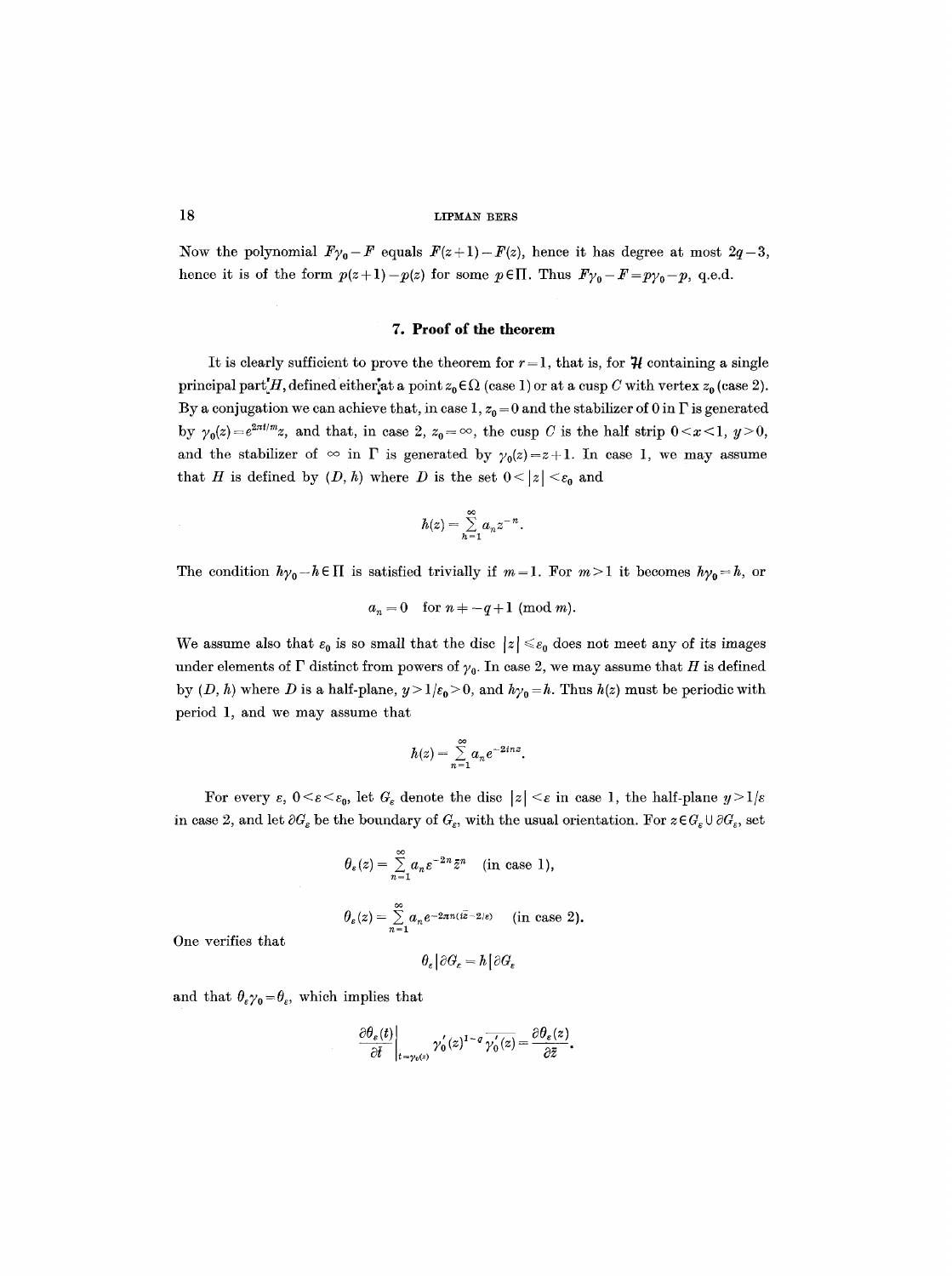Also,  $\lambda(z)^{q-2}\partial\theta_z/\partial\bar{z}$  is bounded. This is trivial in case 1, and in case 2 it follows by noting that  $\partial \theta_s / \partial \bar{z} = O(e^{-2\pi y}), \ \lambda(z) = O(y^{-1})$  for  $y \to +\infty$ . (The second inequality is obtained by comparing the Poincaré metric  $\lambda(z)|dz|$  in the component of  $\Omega$  containing the half plane  $y > 0$ , with the Poincaré metric  $|dz|/y$  of that half plane.)

The observations just made imply that there is a Beltrami coefficient  $\mu_{\varepsilon}(z), z \in \Omega$ , such that

$$
\mu_{\varepsilon}(z) = \frac{\partial \theta(z)}{\partial \bar{z}} \quad \text{for } z \in G_{\varepsilon},
$$

$$
\mu_{\varepsilon}(z) = 0
$$
 for  $\gamma(z) \notin G_{\varepsilon}, \gamma \in \Gamma$ .

Let  $K_{\varepsilon}$  denote the union of all sets  $\gamma(G_{\varepsilon} \cup \partial G_{\varepsilon}), \gamma \in \Gamma$ . The second condition on  $\mu_{\varepsilon}$  can be rewritten as

$$
\mu_{\varepsilon}|\Omega - K_{\varepsilon} = 0.
$$

Let  $F_{\varepsilon}$  be the potential of  $\mu_{\varepsilon}$ , which vanishes at  $A_1, ..., A_{2q-1}$ ,  $2q-1$  given distinct points in  $\Lambda$ . Let *l* be the linear functional associated with  $\mathcal{H}$ ,  $\psi$  the associated bounded automorphic form, F the potential of  $\lambda^{2-2q}\bar{\psi}$  which vanishes at  $A_1$ , ...,  $A_{2q-1}$ , and set

$$
E(z) = -l(f(z, \cdot))
$$

where  $f(z, \zeta) = f_{A_1, ..., A_{2q-1}}(z, \zeta)$ .

We claim that

$$
\pmb{F}_\varepsilon(z) = \pmb{E}(z) \quad \text{for } z \in K_\varepsilon.
$$

Indeed, in case 1 there are m disjoint fundamental regions  $w_1, ..., w_m$  such that  $G_c$  $(w_1 \cup ... \cup w_m)$  and we have, for  $z \notin K_{\varepsilon}$ ,

$$
F_{\varepsilon}(z) = \langle f(z, \cdot), \mu_{\varepsilon} \rangle = \iint_{w_1} f(z, \zeta) \mu_{\varepsilon}(\zeta) d\zeta \wedge d\bar{\zeta} = \frac{1}{m} \iint_{w_1 \cup \dots \cup w_m} f(z, \zeta) \mu_{\varepsilon}(\zeta) d\zeta \wedge d\bar{\zeta}
$$
  
= 
$$
\frac{1}{m} \iint_{G_{\varepsilon}} f(z, \zeta) \mu_{\varepsilon}(\zeta) d\zeta \wedge d\bar{\zeta} = \frac{1}{m} \iint_{G_{\varepsilon}} f(z, \zeta) \frac{\partial \theta_{\varepsilon}(\zeta)}{\partial \bar{\zeta}} d\zeta \wedge d\bar{\zeta}
$$
  
= 
$$
-\frac{1}{m} \int_{\partial G_{\varepsilon}} f(z, \zeta) h(\zeta) d\zeta = -l(f(z, \cdot)) = E(z).
$$

In case 2 we note that  $f(z, \zeta + 1) = f(z, \zeta)$  so that for every fixed z, and  $\eta = \text{Im } \zeta > 0, f(z, \zeta)$ can be represented by a Fourier series  $\sum b_n e^{2\pi i n \zeta}$ . The cusp condition implies that  $b_n = 0$ for  $n \le 0$ ; hence  $f(z, \zeta) = O(e^{-2\pi\eta}), \eta \to +\infty$ . For  $z \notin K_{\varepsilon}$ , we have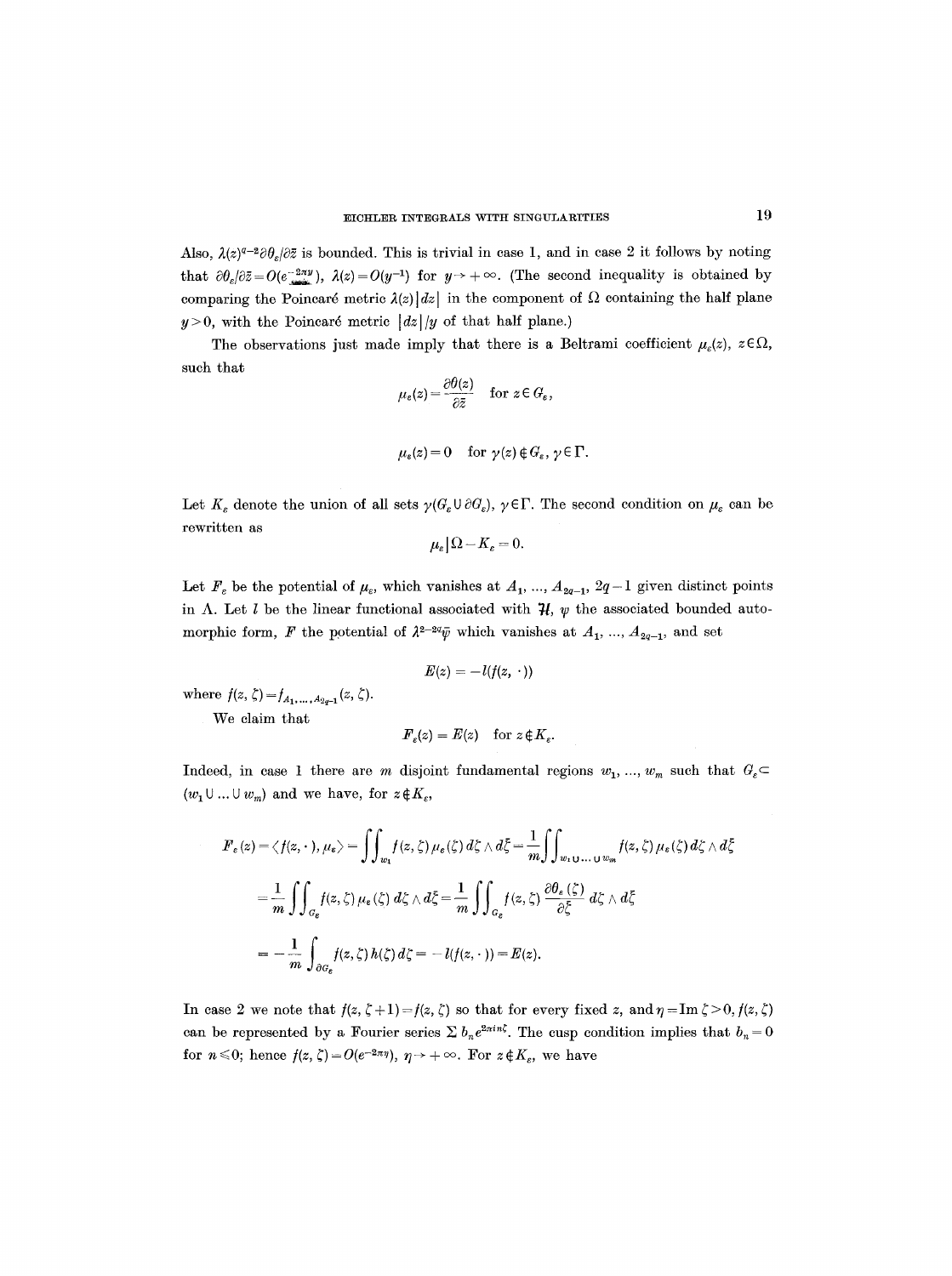$$
F_{\varepsilon}(z) = \langle f(z, \cdot), \mu_{\varepsilon} \rangle = \int \int_{\substack{0 < \xi < 1 \\ 1/\varepsilon < \eta}} f(z, \zeta) \mu_{\varepsilon}(\zeta) d\zeta \wedge d\zeta
$$
\n
$$
= \lim_{R \to +\infty} \int \int_{\substack{0 < \xi < 1 \\ 1/\varepsilon < \eta < R}} \frac{\partial [f(z, \zeta) \theta_{\varepsilon}(\zeta)]}{\partial \zeta} d\zeta \wedge d\zeta
$$
\n
$$
= -\int_{0}^{1} f(z, \xi + i/\varepsilon) \theta_{\varepsilon}(\xi + i/\varepsilon) d\xi + \lim_{R \to +\infty} \int_{0}^{1} f(z, \xi + iR) \theta_{\varepsilon}(\xi + iR) d\xi
$$
\n
$$
= -\int_{0}^{1} f(z, \xi + i/\varepsilon) h(\xi + i/\varepsilon) d\xi = -l(f(z, \cdot)) = E(z).
$$

Since we also have

$$
F_{\varepsilon}(z) = \frac{1}{2\pi i} \iint_{K_{\varepsilon}} \prod_{j=1}^{2q-1} \frac{z - A_j}{\zeta - A_j} \frac{\mu_{\varepsilon}(\zeta)}{\zeta - z} d\zeta \wedge d\overline{\zeta},
$$

 $F_{\epsilon}(z)$  is holomorphic for  $z \in \mathbb{C}-K_{\epsilon}$ , and since  $\bigcap K_{\epsilon} = \{\gamma(0); \gamma \in \Gamma\}$  in case 1 and  $\bigcap K_{\epsilon} = \emptyset$  in case 2, we conclude that  $E(z)$  is holomorphic in  $\Omega - \{\gamma(0); \gamma \in \Gamma\}$  in case 1, in  $\Omega$  in case 2.

Also,  $E_{\gamma}-E=F_{\epsilon}\gamma-F_{\epsilon}$  for  $\gamma\in\Gamma$ . Thus E is an Eichler integral, indeed a strongly parabolic one.

In case 1, E is regular at all cusps. Indeed, let  $C_1$  be a cusp with vertex  $z_1$ . There exists a Möbius transformation  $\alpha$  such that the  $\alpha^{-1}(C_1)$  is a cusp  $\alpha^{-1}(C)$  for the group  $\hat{\Gamma} = \alpha^{-1}\Gamma\alpha$  is the half strip  $0 \leq \xi \leq 1$ ,  $\eta > 0$ , and the stabilizer of  $\infty = \alpha^{-1}(z_1)$  in  $\hat{\Gamma}$  is generated by  $\hat{\gamma}_0(\zeta) = \zeta + 1$ . Now  $\hat{E} = E\alpha$  coincides, for  $\eta > 0$ , with the potential  $\hat{F}_\varepsilon = F_\varepsilon \alpha$  of a Beltrami coefficient, provided  $\varepsilon$  is small enough. Hence, in this half plane,  $\hat{E}(\zeta) = O(|\zeta|^{2a-2}), \zeta \to \infty$ . Since  $\hat{\varphi} = \partial^{2q-1} \hat{E}$  is holomorphic in a half plane  $\eta > \eta_0 > 0$ , it may be written there as  $\hat{\varphi}(\zeta) =$  $\sum l_n e^{2\pi i n \zeta}$ . Then  $\hat{E}(\zeta) = \sum b_n (2\pi i n)^{1-2q} e^{2\pi i n \zeta} + P(\zeta)$  where  $P(\zeta)$  is a polynomial of degree at most  $2q-1$ . In view of the growth condition on  $\hat{E}$ , deg  $P \le 2q-2$  and  $b_n = 0$  for  $n \le 0$ . Hence  $\phi(\zeta)=O(e^{-2\pi\eta})$ ,  $\eta \to +\infty$ . Thus the cusp condition is satisfied and  $\hat{E}$  is regular at  $\alpha^{-1}(C)$ . Hence E is regular at  $C_1$ .

In case 2 one sees in the same way that E is regular at every cusp  $C_1$  not equivalent to C. In case 1, let  $\varepsilon > 0$  be sufficiently small, and let  $n > 0$  be an integer. We shall show that

$$
\int_{|z|=\varepsilon} E(z) z^n dz = 2 \pi i a_{n+1}.
$$

This will imply that  $E(z)-h(z)$  has a removable singularity at  $z=0$ .

Now, since  $E(z) = F<sub>\epsilon</sub>(z)$  for  $|z| = \epsilon$ , the integral considered equals

$$
\int_{\partial G_{\varepsilon}} F_{\varepsilon}(z) z^{n} dz = \iint_{G_{\varepsilon}} d[F_{\varepsilon}(z) z^{n} dz] = \iint_{G_{\varepsilon}} \frac{\partial F_{\varepsilon}(z)}{\partial \overline{z}} z^{n} d\overline{z} \wedge dz
$$
  
= 
$$
\iint_{G_{\varepsilon}} \mu_{\varepsilon}(z) z^{n} d\overline{z} \wedge dz = \iint_{G_{\varepsilon}} d[\theta_{\varepsilon}(z) z^{n} dz] = \int_{\partial G_{\varepsilon}} \theta_{\varepsilon}(z) z^{n} dz = 2 \pi i a_{n+1}.
$$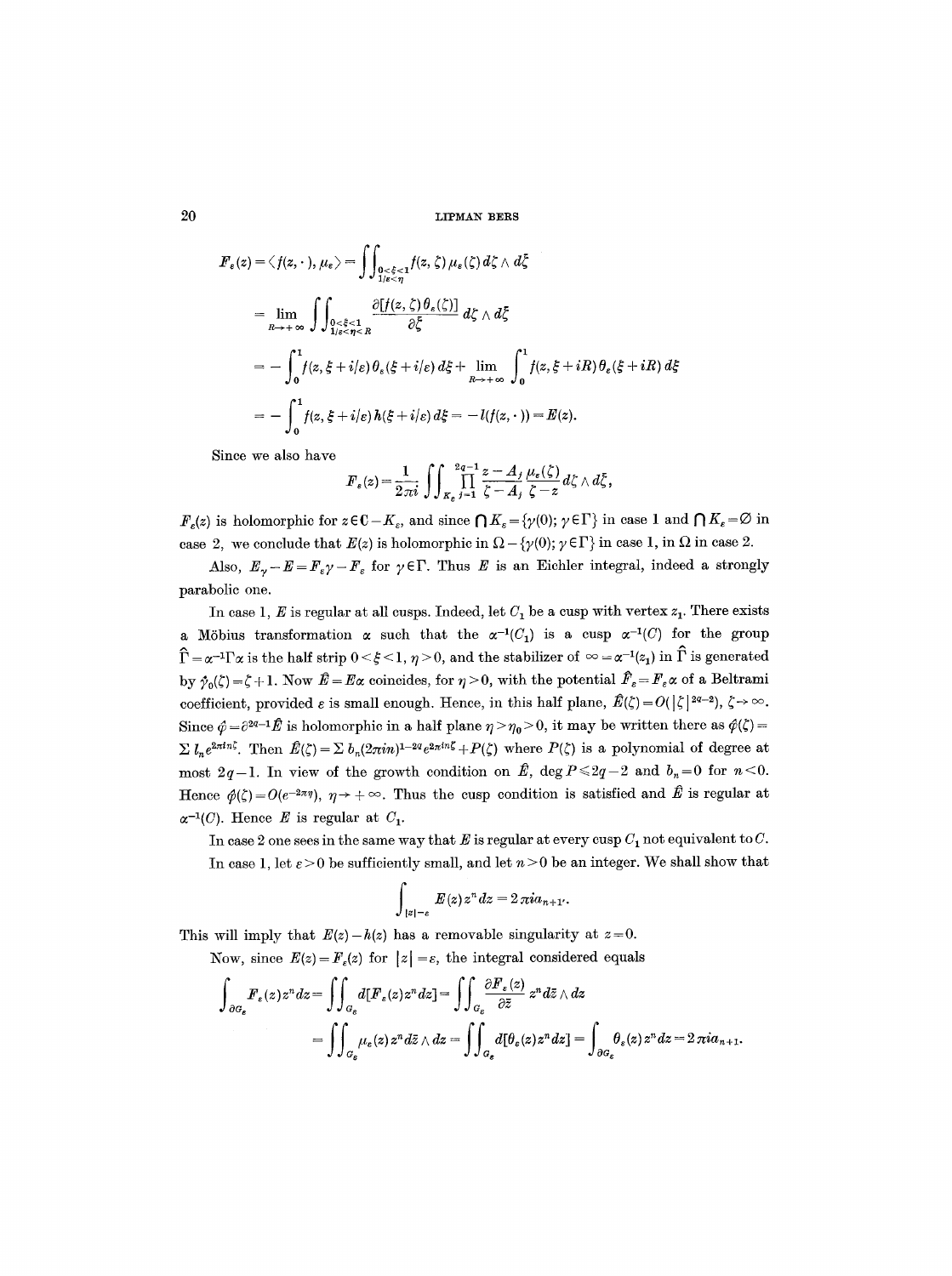In case 2,  $\partial^{2q-1}E$  is periodic with period 1. Hence, for  $y > 0$ ,

$$
E(z) = \sum_{-\infty}^{+\infty} c_r e^{2\pi i r z} + P(z),
$$

where  $c_0 = 0$  and  $P(z)$  is a polynomial of degree at most  $2q-1$ . For a fixed  $\varepsilon > 0$ , we must have  $E(x+i|\varepsilon) = F_{\varepsilon}(x+i|\varepsilon) = O(|x|^{2q-2})$  for  $x \to \pm \infty$ . Hence deg  $P \leq 2q-2$ . Let  $n > 0$  be an integer. We shall show that  $c_{-n} = a_n$ . This will imply that  $\partial^{2q-1}(E-h)$  approaches 0 as  $z \rightarrow \infty$  in C.

Now the function  $\theta_{\epsilon}(z)$  is periodic with period 1 and bounded in the half plane  $y > 1/\epsilon$ . In this half plane  $F_{\varepsilon}(z)-\theta_{\varepsilon}(z)$  is holomorphie, since  $\bar{\partial}F_{\varepsilon}-\bar{\partial}\theta_{\varepsilon}=0$ . Since  $F_{\varepsilon}(z+1)-F_{\varepsilon}(z)$ is a polynomial of degree at most  $2q-2$ ,

$$
\boldsymbol{F}_{\varepsilon}(z)-\theta_{\varepsilon}(z)=\sum_{j=1}^{\infty}d_{j}e^{2\pi i j z}+P_{1}(z)
$$

where  $P_1$  is a polynomial, deg  $P_1 \leq 2q-1$ . But since  $F_{\varepsilon}(z) = O(|z|^{2q-2})$ ,  $z \to \infty$ , we have that deg  $P_1 \leq 2q-2$ . For  $y=1/\varepsilon$  we have  $E=F_\varepsilon$  and  $h=\theta_\varepsilon$ ; thus

$$
E(z) = h(z) + \sum_{j=1}^{\infty} d_j e^{2\pi i j z} + P_1(z), \quad (y = 1/\varepsilon)
$$
  
or 
$$
\sum_{-\infty}^{+\infty} c_r e^{2\pi i r z} = \sum_{n=1}^{\infty} a_n e^{-2\pi i n z} + \sum_{j=1}^{\infty} d_j e^{2\pi i j z} + P_1(z) - P(z), \quad (y = 1/\varepsilon)
$$

which shows that  $c_{-n} = a_n$ .

We have shown that  $H$  is the principal part of  $E$  (at 0 or at  $C$ ).

Next, for  $z \in \Lambda$ ,  $f(z, \zeta)$  is holomorphic in  $\zeta \in \Omega$ . Hence

$$
F(z)=\left\langle f(z,\ \cdot\ ),\, \lambda^{2-2q}\bar{\psi}\right\rangle=\left\langle f(z,\ \cdot\ ),\, \mu_{\varepsilon}\right\rangle=F_{\varepsilon}(z).
$$

Thus, for every  $\gamma \in \Gamma$ ,  $F\gamma - F = F_s \gamma - F_s$ . Since  $F_s \gamma - F_s = E \gamma - E$ , E and F have the same period.

Finally, let  $\Delta$  be a component of  $\Omega$  such that  $\gamma(0) \notin \Delta$  for all  $\gamma \in \Gamma$  (in case 1) or  $\gamma(C) \notin \Delta$ for all  $\gamma \in \Gamma$  (in case 2). Let  $D = \bigcup_{\gamma \in \Gamma} \gamma(\Delta)$ . Then  $\mu_{\varepsilon} | D = 0$ , hence, for every integrable automorphic form  $\varphi$ ,  $\langle \varphi, \mu_{\varepsilon} \rangle = 0$  whenever  $\varphi | \Omega - D = 0$ , hence  $\psi | D = 0$ . Assume now that  $z \in \Delta$ . Then  $f(z, \zeta)$  is holomorphic in  $\zeta \in \Omega - D$ . Set  $\hat{f}(z, \zeta) = f(z, \zeta)$  for  $\zeta \in \Omega - D$ ,  $\hat{f}(z, \zeta) = 0$ for  $\zeta \in D$ . Then  $E(z) = F_{\zeta}(z) = \langle f(z, \cdot), \mu_{\zeta} \rangle = \langle \hat{f}(z, \cdot), \mu_{\zeta} \rangle = (\hat{f}(z, \cdot), \psi) = (f(z, \cdot), \psi) = F(z)$ . Hence  $E|\Delta = F|\Delta$ , as asserted.

The theorem is proved.